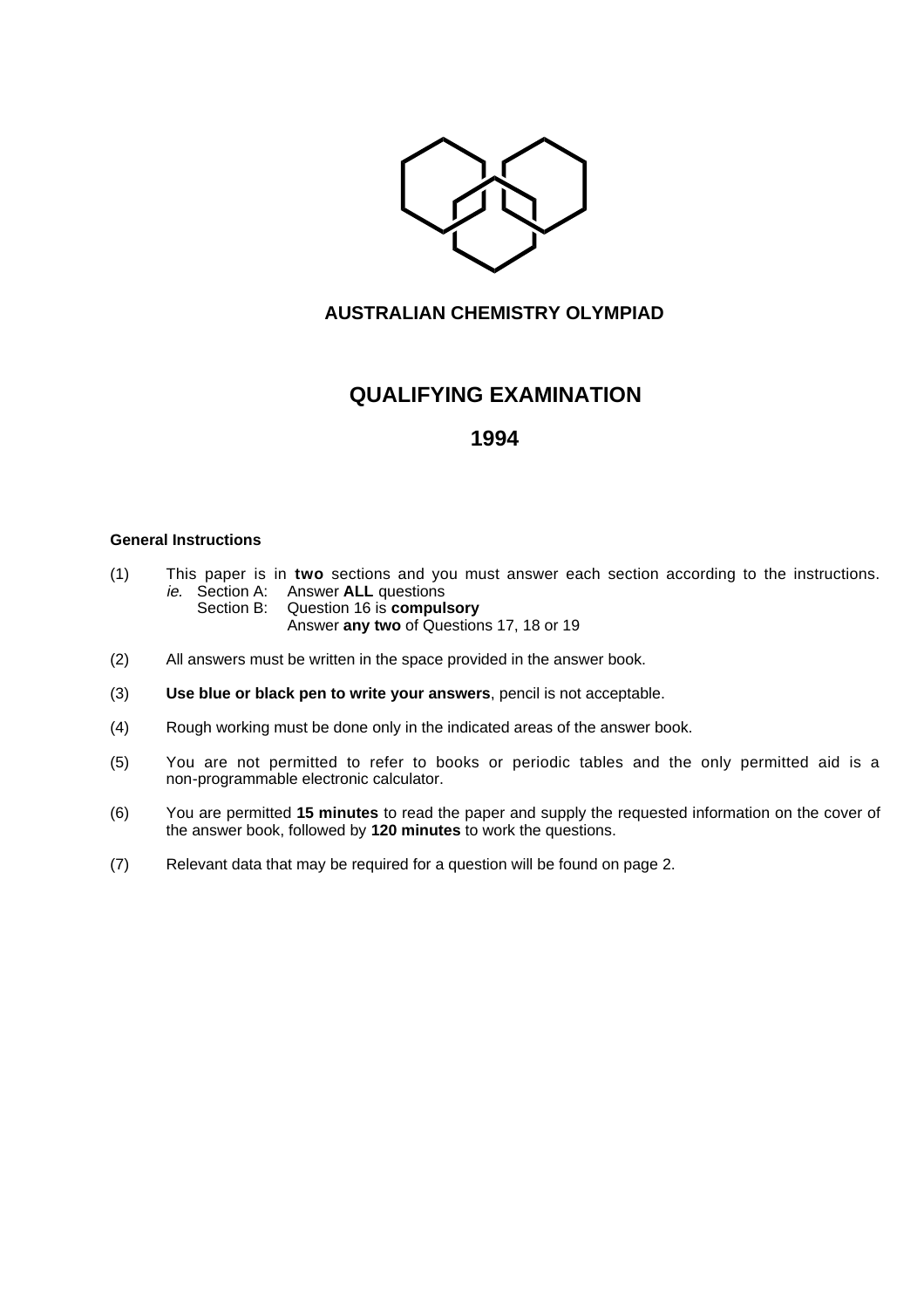| ΑT<br>- |  |
|---------|--|
|---------|--|

| Avogadro constant                       | 6.02 x $10^{23}$ mol <sup>-1</sup>                                                                            |                                                                               |                                                           |                                                                               |                                                   |                                                                               |
|-----------------------------------------|---------------------------------------------------------------------------------------------------------------|-------------------------------------------------------------------------------|-----------------------------------------------------------|-------------------------------------------------------------------------------|---------------------------------------------------|-------------------------------------------------------------------------------|
| 1 faraday                               | 96,486 coulombs                                                                                               |                                                                               |                                                           |                                                                               |                                                   |                                                                               |
| 1 coulomb                               | 1 amp sec                                                                                                     |                                                                               |                                                           |                                                                               |                                                   |                                                                               |
| Universal gas constant (R)              | 8.314 J K <sup>-1</sup> mol <sup>-1</sup><br>8.206 x 10 <sup>-2</sup> L atm K <sup>-1</sup> mol <sup>-1</sup> |                                                                               |                                                           |                                                                               |                                                   |                                                                               |
| Standard temperature and pressure (STP) | 273 K and 101.3 kPa<br>0°C and 101.3 kPa<br>$0^{\circ}$ C and 1 atm                                           |                                                                               |                                                           |                                                                               |                                                   |                                                                               |
| Molar volume of ideal gas at STP        | 22.4 L                                                                                                        |                                                                               |                                                           |                                                                               |                                                   |                                                                               |
| Relative atomic masses:                 | Ag<br>Br<br>CI.<br>Cu<br>Ge<br>Mg<br>O<br>S<br>U                                                              | 107.9<br>79.90<br>35.45<br>63.55<br>72.59<br>24.31<br>16.00<br>32.06<br>238.0 | Al<br>$\mathsf{C}$<br>Co<br>F.<br>H<br>N<br>P<br>Si<br>Xe | 26.98<br>12.01<br>59.93<br>19.00<br>1.008<br>14.01<br>30.97<br>28.09<br>131.3 | B<br>Ca<br>Cr<br>Fe<br>He<br>Na<br>Rh<br>Τi<br>Zn | 10.81<br>40.08<br>52.00<br>55.85<br>4.003<br>22.99<br>102.9<br>47.88<br>65.38 |
| Atomic numbers:                         | AI<br>He                                                                                                      | 13<br>$\overline{2}$                                                          | Be<br>N                                                   | 4<br>$\overline{7}$                                                           | Co<br>P                                           | 27<br>15                                                                      |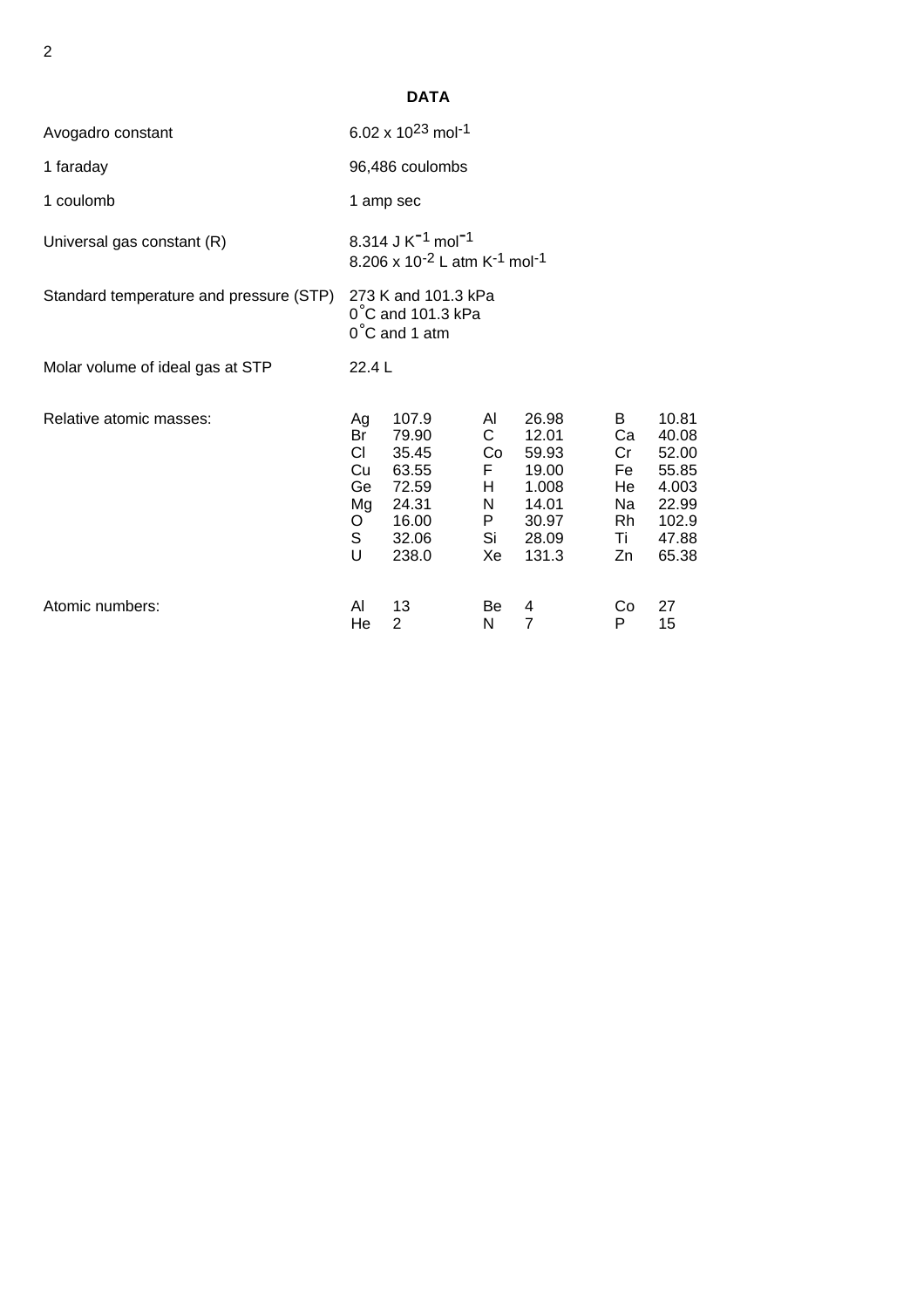### 3

### **SECTION A**

It is intended that candidates devote not more than **30 minutes to this section**. Answer **ALL** fifteen (15) questions in this section. Only one choice is allowed per question and this should be made by clearly crossing the chosen answer box in **the answer book**. If you make a mistake **correct it clearly** so that the examiners can read your answer.

**Q1** When 4.50 g of Fe<sub>2</sub>O<sub>3</sub> is reduced with excess H<sub>2</sub> in a furnace, 2.60 g of metallic iron is recovered. What is the percent yield?

> $Fe<sub>2</sub>O<sub>3</sub> + 3H<sub>2</sub> \longrightarrow 2Fe + 3H<sub>2</sub>O$ **A** 31.5 **B** 57.8 **C** 70.0 **D** 82.6

- **Q2** A sample of a compound of xenon and fluorine contains molecules of a single type  $X \in F_n$ , where n is a whole number. If 9.03 x 10<sup>20</sup> of these XeF<sub>n</sub>, molecules have a mass of 0.311 g, what is the value of n?
	- **A** 6 **B** 4 **C** 3 **D** 2
- **Q3** Which is true about equal volumes of  $CH<sub>4</sub>$  and  $O<sub>2</sub>$  at 20 °C and 1 atm pressure?
	- **A** The CH<sub>4</sub> sample has a mass that is one-half that of the  $O<sub>2</sub>$  sample.
	- **B** The number of O<sub>2</sub> molecules is twice as large as the number of CH<sub>4</sub> molecules.
	- **C** The average kinetic energy of the O<sub>2</sub> molecules is one-half that of the CH<sub>4</sub> molecules.
	- **D** The average velocity of the O<sub>2</sub> molecules is one-half that of the CH<sub>4</sub> molecules.
- **Q4** Carbon monoxide gas reacts with hydrogen gas at elevated temperatures to form methanol according to this equation.

 $CO(g)$  +  $2H_2(g)$   $\rightleftharpoons$   $CH_3OH(g)$ 

When 0.40 mol of CO and 0.30 mol of H<sub>2</sub> are allowed to reach equilibrium in a 1.0 L container, 0.060 mol of CH<sub>3</sub>OH are formed. What is the value of the concentration equilibrium constant  $K<sub>c</sub>$ ?

- **A** 0.50
- **B** 0.98
- **C** 1.7
- **D** 5.4
- **Q5** Which hydroxides are expected to be amphoteric in aqueous solution?
	- $I$  Al(OH)<sub>3</sub>
	- II Ca(OH)<sub>2</sub>
	- III NaOH
	- IV  $Zn(OH)_2$ 
		- **A** I only
		- **B** III only
		- **C** I and IV only
		- **D** I, II and IV only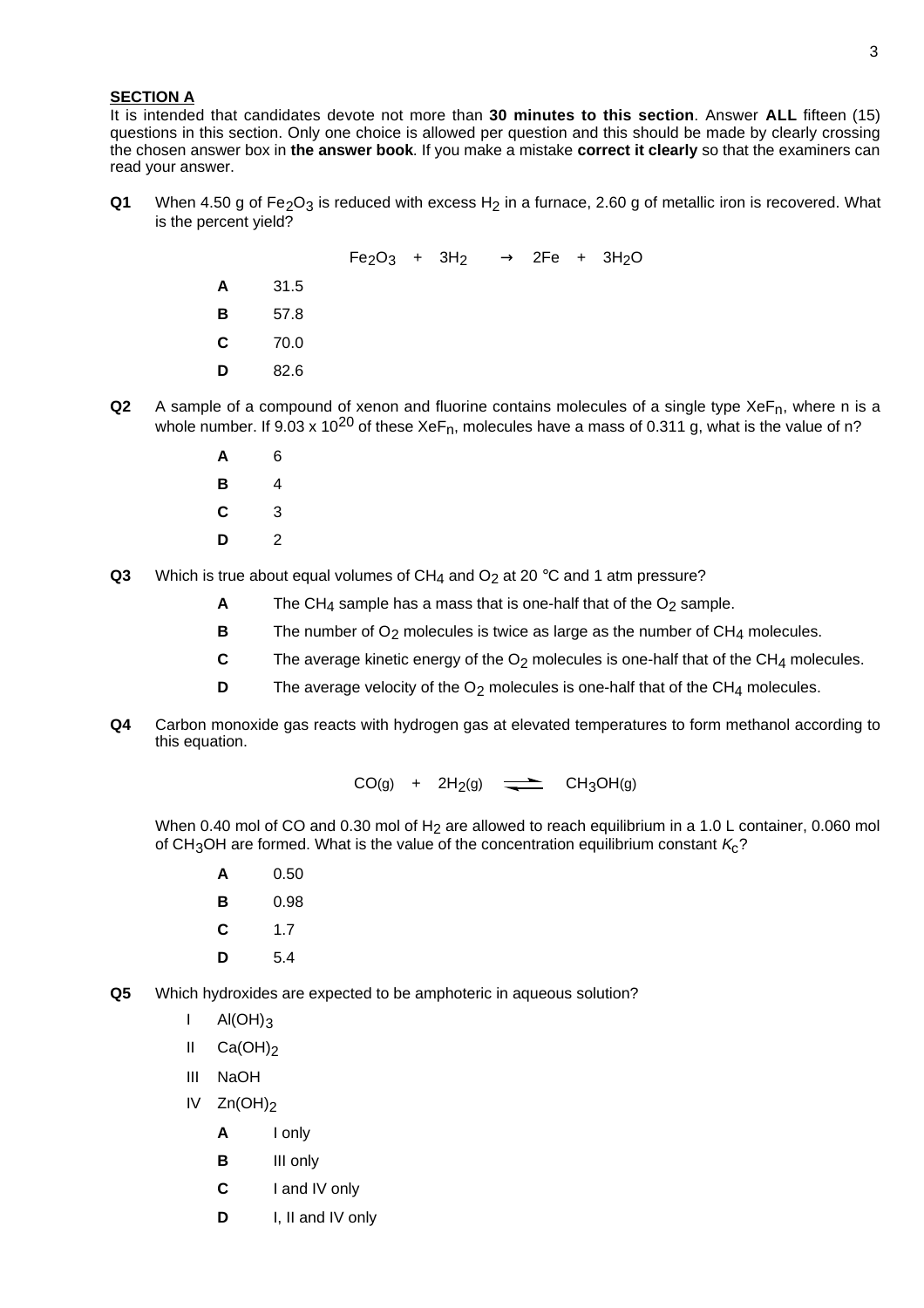- **Q6** Which equation represents an acid-base reaction according to the Lewis definition but not according to the Brönsted-Lowry definition?
	- **A**  $NH_3(q)$  +  $HCl(q)$   $\longrightarrow$   $NH_4Cl(s)$
	- **B**  $HF(aq) + OH^{-}(aq) \longrightarrow H_{2}O(1) + F^{-}(aq)$
	- **C** Al(H<sub>2</sub>O)<sub>6</sub><sup>3+</sup>(aq)  $\longrightarrow$  Al(H<sub>2</sub>O)<sub>5</sub>(OH)<sup>2+</sup>(aq) + H<sup>+</sup>(aq)
	- **D**  $Cu^{2+}(aq) + 4NH_3(aq) \longrightarrow Cu(NH_3)a^{2+}(aq)$
- **Q7** Which statement is true about a voltaic cell constructed using the half-cells below? Assume 1 M concentration.

Standard Reduction Potentials:  $Cr^{3+}(aq)$  +  $3e^{-}$   $\longrightarrow$   $Cr(s)$  -0.74 V

$$
Co^{2+}(aq) + 2e^- \longrightarrow Co(s) \qquad -0.28 \text{ V}
$$

- **A** Electron flow in the external circuit will be from chromium to cobalt.
- **B** Chromium will be the cathode.
- **C** As the reaction proceeds, the cobalt will undergo oxidation.
- **D** In the salt bridge connecting the half cells, anions will move towards the cobalt.
- **Q8** How many minutes will be required to deposit 1.00 g of chromium metal from an aqueous CrO<sub>3</sub> solution using a current of 6.00 amperes?
	- **A** 186
	- **B** 30.9
	- **C** 15.4
	- **D** 5.15

**Q9** According to valence bond theory, what hybrid orbitals are used by the central atom in SF4?

- $A$   $s p<sup>3</sup>$
- $B$  dsp<sup>2</sup>
- **C** dsp3
- **D**  $d^2so^3$

**Q10** Given these values of ∆Η°:

 $CS_2(1)$  + 3O<sub>2</sub>(g) → CO<sub>2</sub>(g) + 2SO<sub>2</sub>(g)  $\Delta H^{\circ}$  = -1077 kJ  $H_2(g)$  + O<sub>2</sub>(g) → H<sub>2</sub>O<sub>2</sub>(l)  $\Delta H^{\circ}$  = -188 kJ  $H_2(g)$  + 1/2 O<sub>2</sub>(g) → H<sub>2</sub>O(l)  $\Delta H^{\circ}$  = -286 kJ

What is the value of  $\Delta H^{\circ}$  for this reaction?

 $CS_2(1)$  +  $6H_2O_2(1)$   $\longrightarrow$   $CO_2(q)$  +  $6H_2O(1)$  +  $2SO_2(q)$ 

- **A** -1175 kJ
- **B** -1551 kJ
- **C** -1665 kJ
- **D** -3921 kJ

**Q11** A catalyst increases the rate of a reaction by

- **A** changing the mechanism of the reaction.
- **B** increasing the activation energy of the reaction.
- **C** increasing the concentration of one or more of the products.
- **D** decreasing the difference in relative energy of the reactants and products.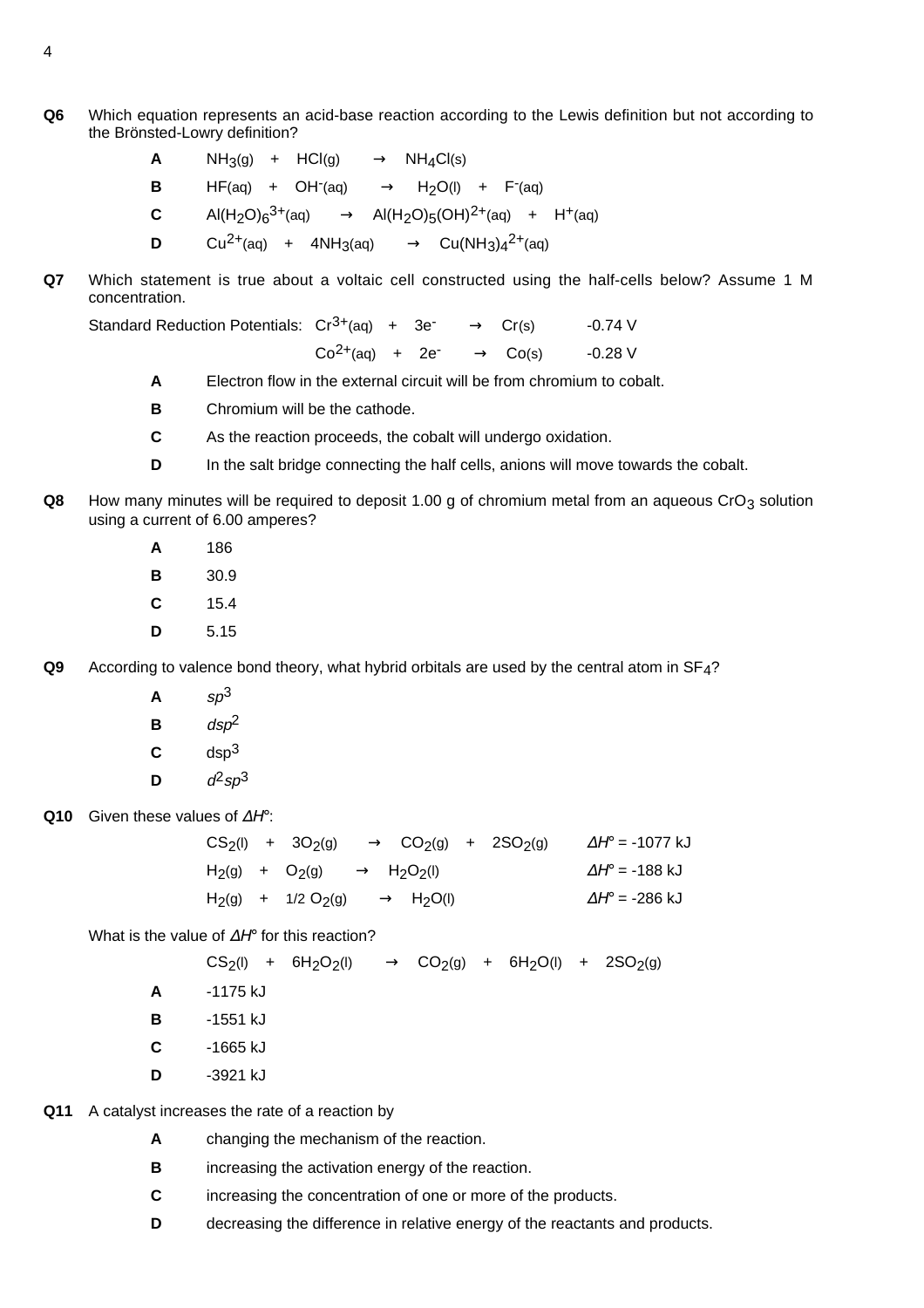- **Q12** How many electrons are required to balance the half reaction in which dichromate ion,  $Cr_2O_7^{2-}$  is converted to chromium(III) ions in acid solution?
	- **A** one
	- **B** five
	- **C** six
	- **D** eight
- **Q13** What type of radiation is emitted during a nuclear process in which a nucleus with a greater atomic number is formed?
	- **A** alpha particles
	- **B** beta particles
	- **C** positrons
	- **D** gamma rays
- **Q14** The first three ionisation energies of an element X are 735, 1445 and 7730 kJ/mol. The most likely formula for a stable ion of X is
	- **A** X+
	- **B**  $X^{2+}$
	- **C**  $X^{3+}$
	- **D** X-
- **Q15** Which substance has the highest melting point?
	- **A** silicon carbide, SiC
	- **B** phosphorus pentachloride, PCI<sub>5</sub>
	- **C** sulfur, S<sub>8</sub>
	- **D** phosgene, COCl<sub>2</sub>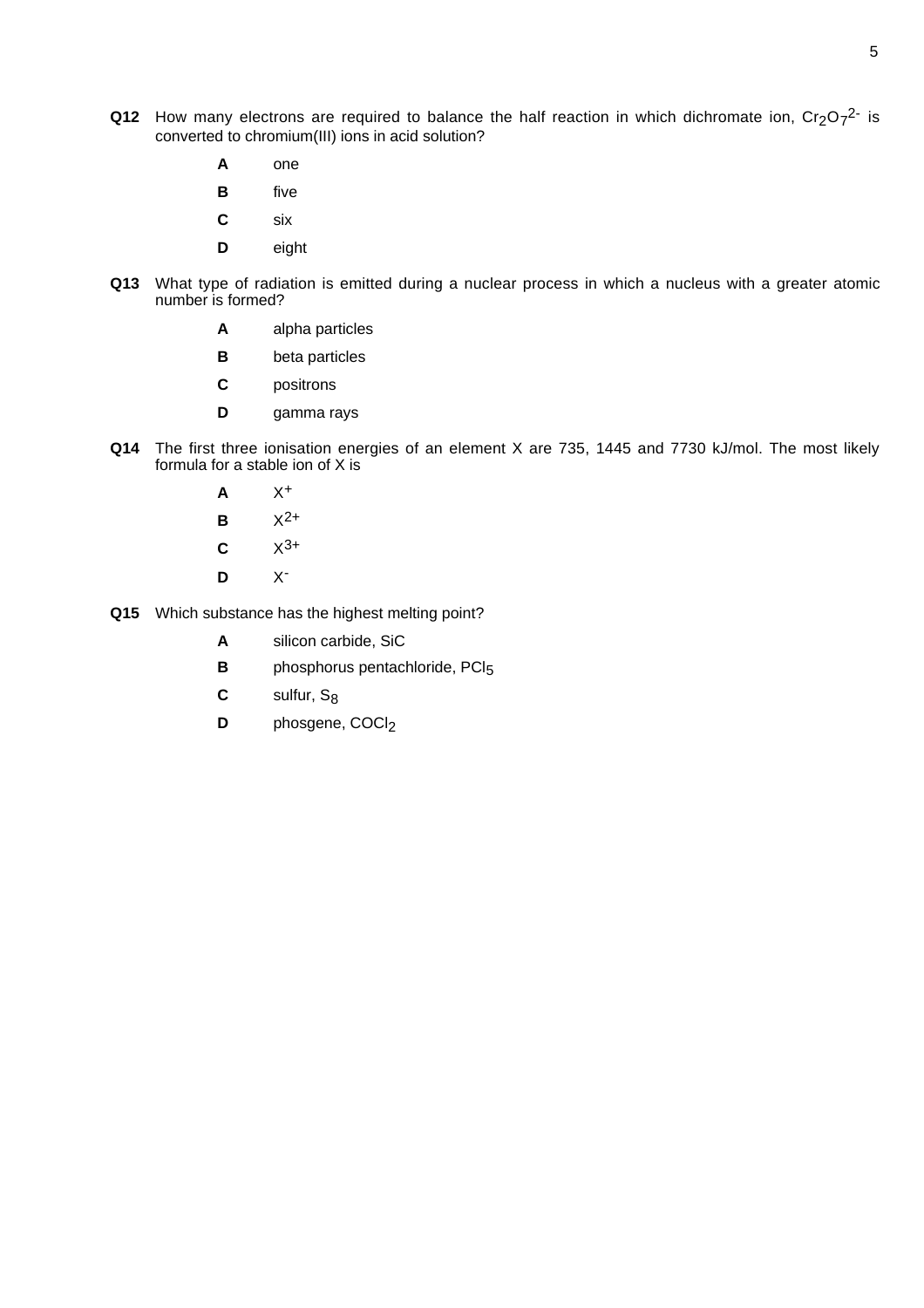### **SECTION B**

Candidates are advised that the correct use of significant figures will be taken into consideration when marking answers to these problems. Candidates are also advised that steps to the solution of problems must be clearly explained. Marks will be deducted for untidy and poorly explained answers.

Question 16 is compulsory. You have a choice of answering any two questions of the remaining three questions.

### **Compulsory question**

#### **Q16**

(a) Nitrogen in agricultural materials is often determined by the Kjeldahl method. The method involves a treatment of the sample with hot concentrated sulfuric acid, to convert organically bound nitrogen to ammonium ion. Concentrated sodium hydroxide is then added, and the ammonia formed is distilled into hydrochloric acid of known volume and concentration. The excess hydrochloric acid is then back-titrated with a standard solution of sodium hydroxide, to determine nitrogen in the sample.

0.2515 g of a grain sample was treated with sulfuric acid. Sodium hydroxide was then added and the ammonia distilled into 50.00 mL of 0.1010 M hydrochloric acid. The excess acid was back-titrated with 19.30 mL of 0.1050 M sodium hydroxide. Calculate the following

- (i) The number of moles of HCl in 50.0 mL of 0.1010 M hydrochloric acid.
- (ii) The number of moles of HCl remaining after the absorption of ammonia.
- (iii) The number of moles of HCl consumed by the ammonia and hence the number of moles of ammonia liberated from the grain sample.
- (iv) The volume of ammonia (at STP) that would have been derived from the grain sample.
- (v) The % of nitrogen in the grain sample.
- (vi) The pH of the initial solution of 0.1010 M HCl once the  $NH_3$  was absorbed.
- (vii) The pH of the solution at the point in the titration when 19.30 mL of NaOH had been added. Given that  $K_2$  for NH<sub>4</sub><sup>+</sup> is 5.7 x 10<sup>-10</sup>.
- (b) A chemist is confronted with four black powders in unlabelled bottles. They are CuO, FeS, Fe and Ag. She has at her disposal a limited number of reagents, distilled water, 2 M HCl, NaOH,  $NH<sub>3</sub>$  and CuSO<sub>4</sub> solutions in water. Imagine that you are the chemist and that you may choose one and **only one** of the reagents to identify all four of the powders.
	- (i) Which reagent would you choose.
	- (ii) Write balanced equations for the reactions which take place between the four powders and the reagent.
	- (iii) Write the observations you would expect to make for each reaction.

**Q17**

(a) Grignard compounds are prepared by reaction between organic halogen compounds and magnesium in diethyl ether according to the chemical equation (R represents an alkyl group, X a halogen atom)

$$
RX + Mg \longrightarrow RMgX
$$

Write the chemical equation for the preparation of ethyl magnesium bromide.

(b) Grignard compounds react with carbonyl compounds according to the following chemical equation (R' and R" represent a hydrogen atom or an alkyl group)

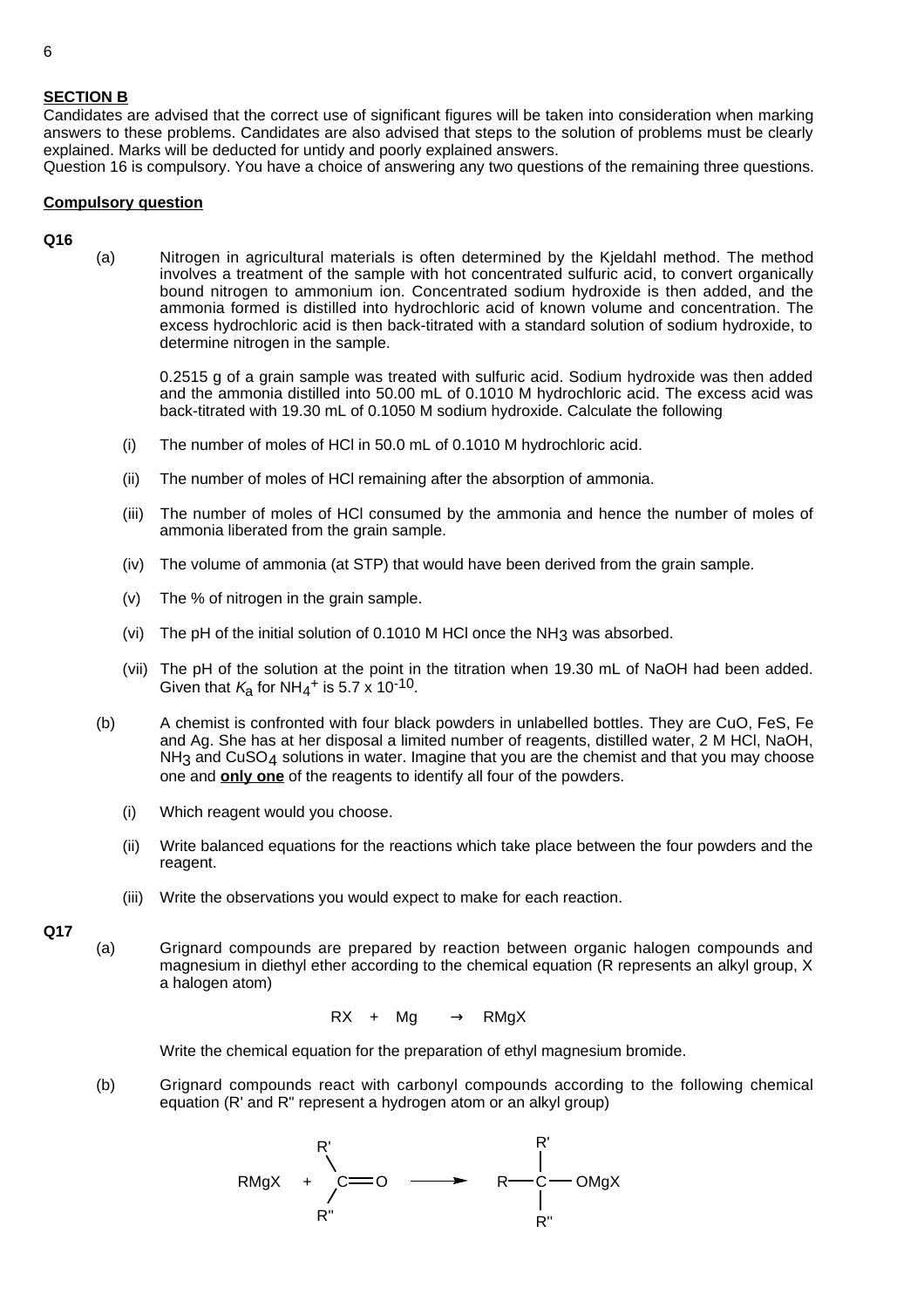

Which carbonyl compounds give with ethyl magnesium bromide the following final products? Write chemical equations for the reaction between the Grignard compound and the carbonyl compound in question. Use structural formulae.

- (i) 1-propanol
- (ii) 2-butanol
- (iii) 2-methyl-2-butanol
- (c) If a Grignard compound is allowed to react with carbon dioxide and the product formed is then hydrolysed with water the final product is a carboxylic acid.

Write the chemical equation for the reaction between carbon dioxide and the Grignard compound which can be prepared from 2-bromopropane. Write also the equation for the subsequent hydrolysis. Use structural formulae.

**Q18**

Six elements designated for convenience **A**, **B**, **C**, **D**, **E** and **F** (note these symbols bear no relationship to the IUPAC symbols normally used to represent the elements) have the following properties.

- **A**, **E** and **F** have the same number of valence electrons.
- **E** has an energy sub-level which contains 5 electrons, all of which are unpaired, and forms highly coloured compounds.
- The outermost occupied energy levels of **C**, **D** and **F** have the same principle quantum number.
- **B** is the most reactive member of its group, all of which are non-metals.
- The ions of **F** and **B** are isoelectronic.
- **A** combines with **F** to give **FA**, an ionic solid.
- **A** combines with **B** to give **AB**, a gas at room temperature.
- **A** combines with **C** to give **CA**3, a poisonous gas.
- **F** and **D** form the compound **F**<sub>2</sub>**D**, which conducts electricity in the molten state, but not in the solid state.
- **D** as a lower ionisation energy than **C**.
- **D** has a smaller atomic radius than **C**.
- **E** has the smallest atomic radius of its group.
- In its elemental form the molecular mass of **A** is 2.
- (a) From the above information place the letters **A**, **B**, **C**, **D**, **E** and **F** on the blank periodic table in your answer book in the positions of the elements they represent.
- (b) Provide the name and IUPAC symbols for the six elements relating these to the symbols used in this problem.